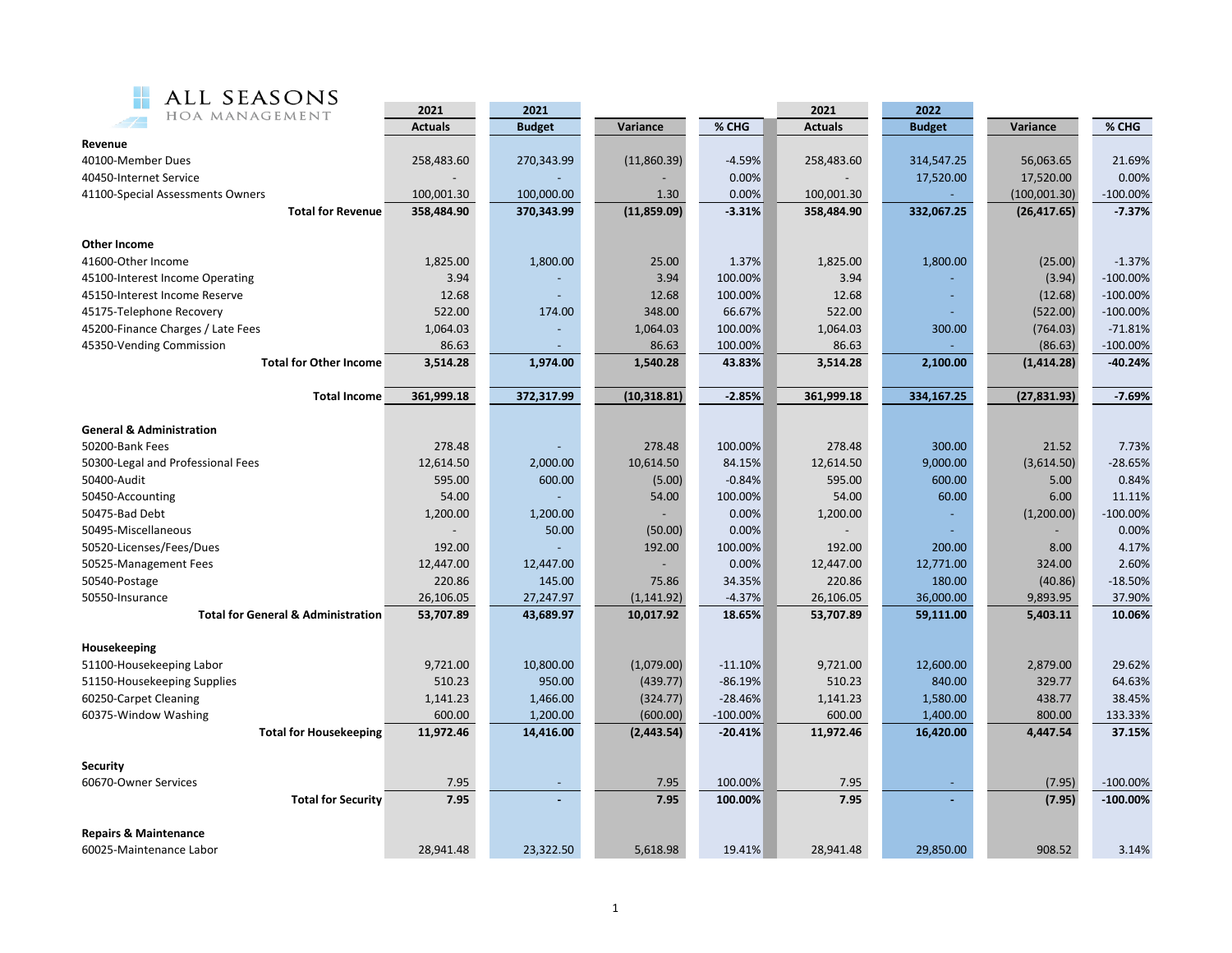

| ALL SEASONS                                | 2021           | 2021          |             |             | 2021                     | 2022          |             |            |
|--------------------------------------------|----------------|---------------|-------------|-------------|--------------------------|---------------|-------------|------------|
| HOA MANAGEMENT                             | <b>Actuals</b> | <b>Budget</b> | Variance    | % CHG       | <b>Actuals</b>           | <b>Budget</b> | Variance    | % CHG      |
| 60030-Contract Services                    | 9,555.60       | 4,000.00      | 5,555.60    | 58.14%      | 9,555.60                 | 10,200.00     | 644.40      | 6.74%      |
| 60050-Programmed Maintenance               | 300.00         | 675.00        | (375.00)    | $-125.00%$  | 300.00                   |               | (300.00)    | $-100.00%$ |
| 60075-Alarm Monitoring                     | 285.00         | 310.00        | (25.00)     | $-8.77%$    | 285.00                   | 360.00        | 75.00       | 26.32%     |
| 60100-Landscape Labor                      |                | 1,000.00      | (1,000.00)  | 0.00%       |                          | 1,000.00      | 1,000.00    | 0.00%      |
| 60105-Landscape Contract                   | 4,010.00       | 16,000.00     | (11,990.00) | -299.00%    | 4,010.00                 | 6,500.00      | 2,490.00    | 62.09%     |
| 60115-Fire Sprinklers                      | 10,172.00      | 6,000.00      | 4,172.00    | 41.01%      | 10,172.00                | 10,000.00     | (172.00)    | $-1.69%$   |
| 60138-Electrical Repair Contractor         | 455.00         | 500.00        | (45.00)     | $-9.89%$    | 455.00                   |               | (455.00)    | $-100.00%$ |
| 60155-Garage Door Repair                   | 358.00         | 2,400.00      | (2,042.00)  | -570.39%    | 358.00                   | 400.00        | 42.00       | 11.73%     |
| 60163-Plumbing Contractor                  | 1,128.00       | 600.00        | 528.00      | 46.81%      | 1,128.00                 |               | (1, 128.00) | $-100.00%$ |
| 60165-Locks & Keys                         | 2,206.02       | 475.00        | 1,731.02    | 78.47%      | 2,206.02                 | 500.00        | (1,706.02)  | $-77.33%$  |
| 60210-Pool & Spa Maintenance Labor         | 13,716.67      | 14,000.00     | (283.33)    | $-2.07%$    | 13,716.67                | 14,400.00     | 683.33      | 4.98%      |
| 60215-Pool & Spa Contractor                |                |               |             | 0.00%       |                          | 500.00        | 500.00      | 0.00%      |
| 60260-Snow Removal Labor                   | 7,551.67       | 10,500.00     | (2,948.33)  | $-39.04%$   | 7,551.67                 | 10,500.00     | 2,948.33    | 39.04%     |
| 60265-Snow Removal Contractor              |                | 750.00        | (750.00)    | 0.00%       |                          | 750.00        | 750.00      | 0.00%      |
| 60400-Elevators                            | 2,619.32       | 3,800.00      | (1,180.68)  | $-45.08%$   | 2,619.32                 | 2,520.00      | (99.32)     | $-3.79%$   |
| 60450-Pest Control                         | 500.00         | 1,500.00      | (1,000.00)  | $-200.00\%$ | 500.00                   | 500.00        |             | 0.00%      |
| <b>Total for Repairs &amp; Maintenance</b> | 81,798.76      | 85,832.50     | (4,033.74)  | $-4.93%$    | 81,798.76                | 87,980.00     | 6,181.24    | 7.56%      |
|                                            |                |               |             |             |                          |               |             |            |
| <b>Supplies</b>                            |                |               |             |             |                          |               |             |            |
| 61100-Supplies-Building                    | 697.41         | 504.00        | 193.41      | 27.73%      | 697.41                   | 750.00        | 52.59       | 7.54%      |
| 61145-Supplies - Fuel                      | 220.88         | 165.00        | 55.88       | 25.30%      | 220.88                   | 240.00        | 19.12       | 8.66%      |
| 61150-Supplies-Pool                        | 1,889.11       | 2,652.00      | (762.89)    | $-40.38%$   | 1,889.11                 | 2,040.00      | 150.89      | 7.99%      |
| 61190-Supplies - Water Softener            | 849.93         | 245.00        | 604.93      | 71.17%      | 849.93                   | 900.00        | 50.07       | 5.89%      |
| 61200-Supplies-Snow Removal                | 568.90         | 400.00        | 168.90      | 29.69%      | 568.90                   | 600.00        | 31.10       | 5.47%      |
| <b>Total for Supplies</b>                  | 4,226.23       | 3,966.00      | 260.23      | 6.16%       | 4,226.23                 | 4,530.00      | 303.77      | 7.19%      |
| <b>Utilities</b>                           |                |               |             |             |                          |               |             |            |
| 66100-Cable TV                             | 6,933.70       |               | 6,933.70    | 100.00%     | 6,933.70                 |               | (6,933.70)  | $-100.00%$ |
| 66200-Electric                             | 12,212.71      | 11,421.95     | 790.76      | 6.47%       | 12,212.71                | 12,579.10     | 366.38      | 3.00%      |
| 66300-Gas                                  | 4,312.19       | 3,654.57      | 657.62      | 15.25%      | 4,312.19                 | 6,015.50      | 1,703.31    | 39.50%     |
| 66400-Internet                             | 5,725.94       | 14,900.00     | (9, 174.06) | $-160.22%$  | 5,725.94                 | 17,520.00     | 11,794.06   | 205.98%    |
| 66500-Sewer                                | 12,540.15      | 12,821.28     | (281.12)    | $-2.24%$    | 12,540.15                | 12,916.36     | 376.20      | 3.00%      |
| 66600-Telephone                            | 1,872.10       | 1,000.00      | 872.10      | 46.58%      | 1,872.10                 | 1,928.26      | 56.16       | 3.00%      |
| 66700-Trash Removal                        | 270.00         |               | 270.00      | 100.00%     | 270.00                   |               | (270.00)    | $-100.00%$ |
| 66800-Water                                | 19,117.16      | 22,611.37     | (3,494.21)  | $-18.28%$   | 19,117.16                | 19,690.67     | 573.51      | 3.00%      |
| <b>Total for Utilities</b>                 | 62,983.96      | 66,409.17     | (3,425.21)  | $-5.44%$    | 62,983.96                | 70,649.89     | 7,665.94    | 12.17%     |
|                                            |                |               |             |             |                          |               |             |            |
| <b>Other Operating Expenses</b>            |                |               |             |             |                          |               |             |            |
| 70500- Income Taxes                        |                | 100.00        | (100.00)    | 0.00%       | $\overline{\phantom{a}}$ |               |             | 0.00%      |
| <b>Total for Other Operating Expenses</b>  | $\blacksquare$ | 100.00        | (100.00)    | 0.00%       |                          |               |             | 0.00%      |
| <b>Total Operating Expenses</b>            | 214,697.24     | 214,413.64    | 283.61      | 0.13%       | 214,697.24               | 238,690.89    | 23,993.65   | 11.18%     |
|                                            |                |               |             |             |                          |               |             |            |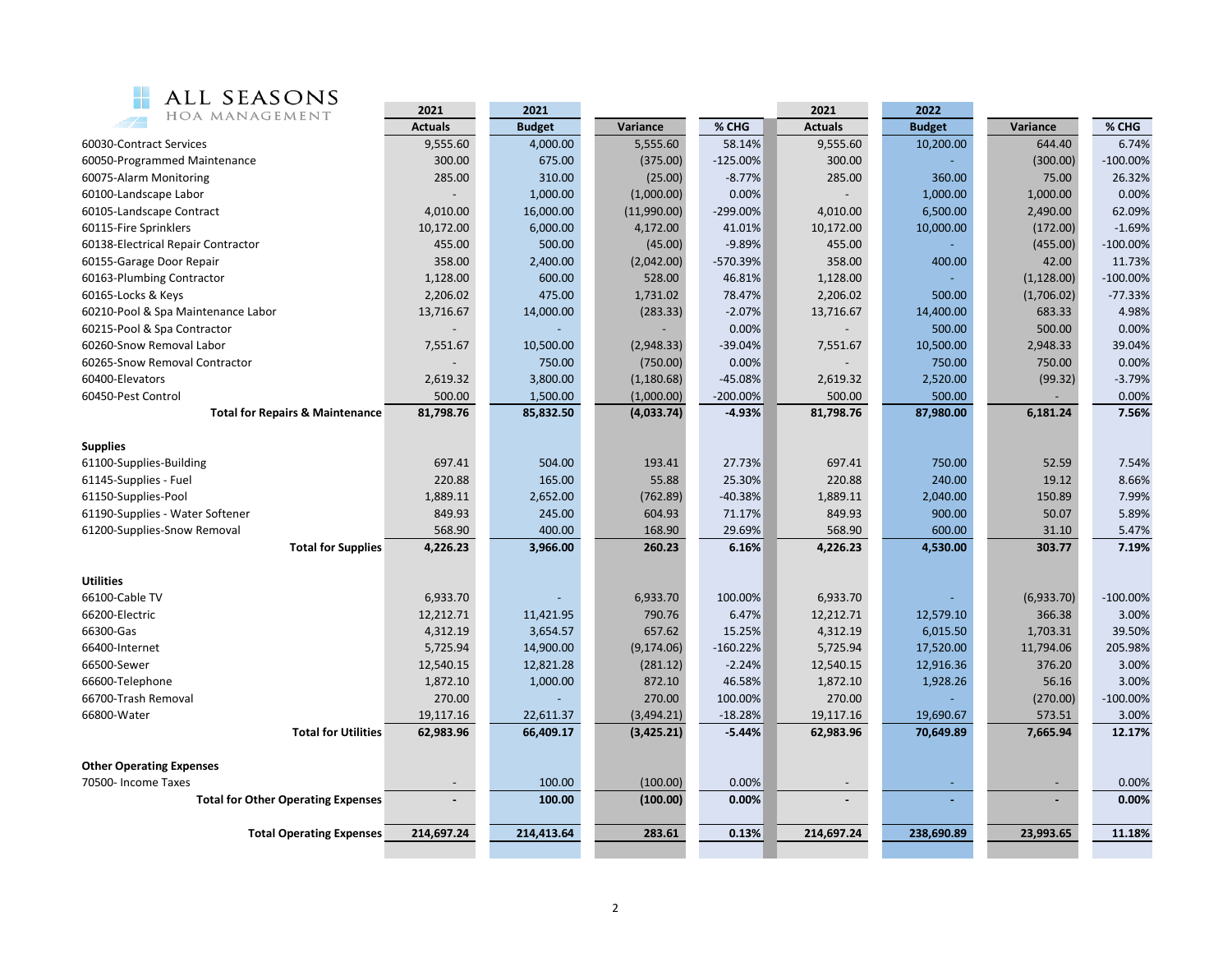| <b>H</b> ALL SEASONS |
|----------------------|
| HOA MANAGEMENT       |

| ALL SEASUINS                     |                |               |            |          |                |               |              |             |
|----------------------------------|----------------|---------------|------------|----------|----------------|---------------|--------------|-------------|
| HOA MANAGEMENT                   | 2021           | 2021          |            |          | 2021           | 2022          |              |             |
| $\rightarrow$                    | <b>Actuals</b> | <b>Budget</b> | Variance   | % CHG    | <b>Actuals</b> | <b>Budget</b> | Variance     | % CHG       |
| <b>Reserve Fund</b>              |                |               |            |          |                |               |              |             |
| 90005-Reserve Fund Contribution  | 56,317.99      | 57,904.36     | (1,586.37) | $-2.82%$ | 56,317.99      | 95,476.36     | 39,158.37    | 69.53%      |
| 90500-Special Assessment Accrual | 100,001.30     | 100,000.00    | 1.30       | 0.00%    | 100,001.30     |               | (100,001.30) | $-100.00\%$ |
| <b>Total for Reserve Fund</b>    | 156,319.29     | 157,904.36    | (1,585.07) | $-1.01%$ | 156,319.29     | 95,476.36     | (60, 842.93) | $-38.92%$   |
|                                  |                |               |            |          |                |               |              |             |
| <b>Total Expenses</b>            | 371,016.53     | 372,317.99    | (1,301.46) | $-0.35%$ | 371,016.53     | 334,167.25    | (36, 849.28) | $-9.93%$    |
|                                  |                |               |            |          |                |               |              |             |
| Net Income                       | (9,017.35)     |               | (9,017.35) | 100.00%  | (9,017.35)     |               | 9,017.35     | $-100.00\%$ |
|                                  |                |               |            |          |                |               |              |             |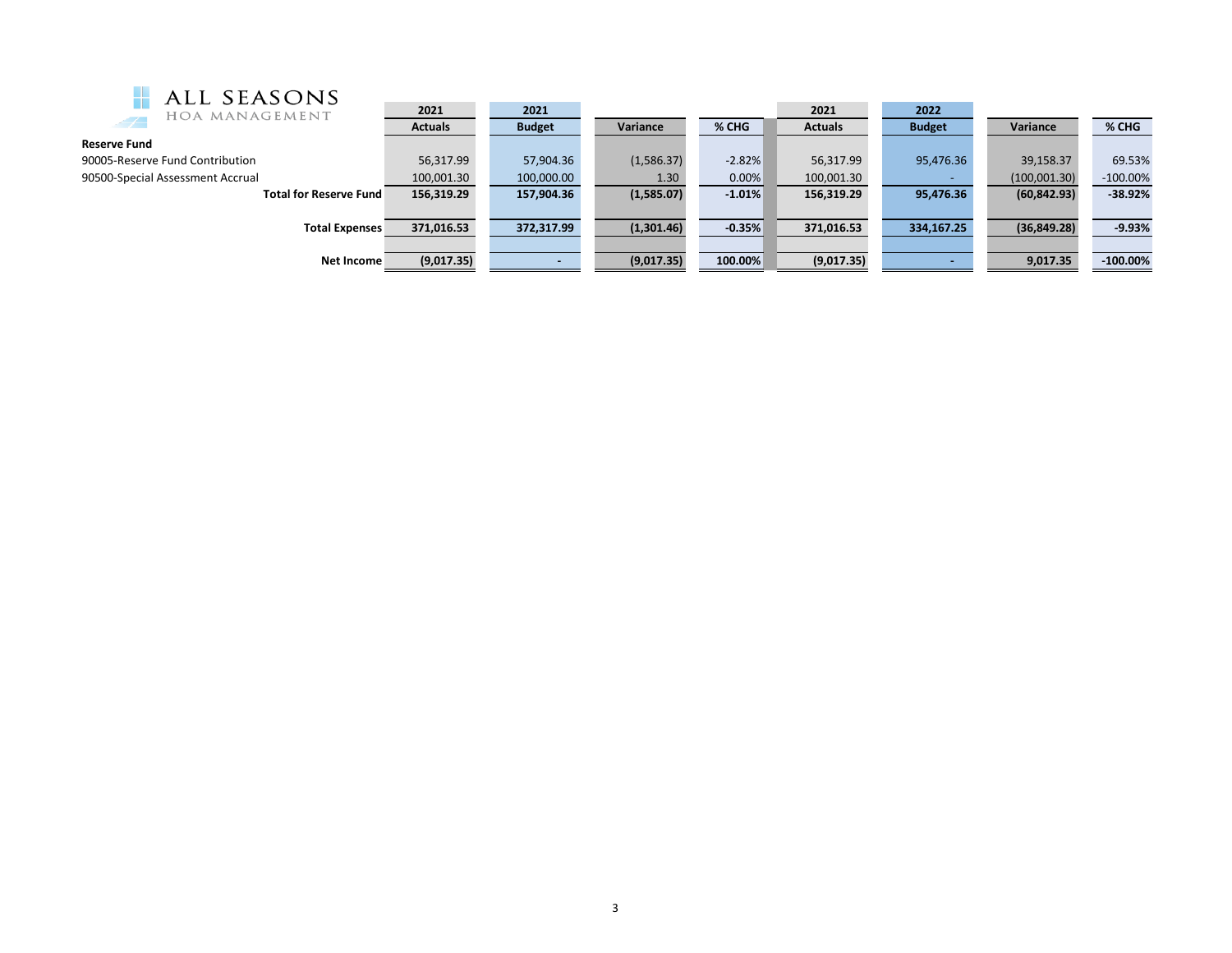|                                            |               |                    | <b>Actuals</b> | <b>Budget</b>            | <b>Budget</b>  | <b>Budget</b> | <b>Budget</b> | <b>Budget</b> | <b>Budget</b>            | <b>Budget</b>            | <b>Budget</b>            | <b>Budget</b> |
|--------------------------------------------|---------------|--------------------|----------------|--------------------------|----------------|---------------|---------------|---------------|--------------------------|--------------------------|--------------------------|---------------|
| Component                                  | <b>Amount</b> | <b>Useful Life</b> | 2021           | 2022                     | 2023           | 2024          | 2025          | 2026          | 2027                     | 2028                     | 2029                     | 2030          |
| <b>ASPHALT REPAIR</b>                      | 3,717         | 3.00               |                | 30,400                   |                | $\sim$        |               | 4,600         |                          | $\sim$                   | ÷,                       |               |
| <b>CONCRETE MASONRY REPAIRS</b>            | 2,601         | $\overline{2}$     |                | 7,500                    |                | 3,147         |               | 3,251         |                          | 3,365                    | 9,932                    |               |
| <b>FASCIA REPLACE</b>                      | 5,731         | 13                 |                |                          |                |               |               |               |                          |                          |                          |               |
| <b>ROOF REPLACE</b>                        | 101,798       | 27                 |                |                          |                |               |               |               |                          |                          | $\overline{\phantom{a}}$ |               |
| <b>ROOF REPAIR</b>                         | 2,000         | $\mathbf{1}$       |                |                          |                |               |               |               |                          |                          |                          |               |
| <b>SIDING PAINT &amp; REPAIR</b>           | 4,080         | 10                 |                |                          |                |               |               |               |                          |                          | 99,315                   |               |
| HANDRAIL PAINT & REPAIR                    | 4,600         | 3                  |                |                          | 5,474          |               |               | 5,750         |                          |                          |                          |               |
| PORTE COCHE                                | 2,000         | 8                  |                | 2,340                    |                |               |               |               |                          |                          |                          |               |
| <b>DECK STAINING</b>                       | 2,511         | 3                  |                |                          | ٠              | 3,038         | $\sim$        |               |                          | 3,185                    | ٠                        |               |
| UNDER DECK PAINT/REPAIR                    | 7,245         | 10                 |                |                          |                |               | 8,911         |               |                          |                          |                          |               |
| <b>DECK STRUCTURAL</b>                     |               |                    | 58,476         |                          |                |               |               |               |                          |                          | 66,210                   |               |
| <b>GARAGE DOOR OPENER</b>                  |               |                    |                |                          |                |               |               |               |                          |                          | 1,304                    |               |
| <b>GARAGE GENERAL IMPROVEMENTS</b>         |               |                    |                | 10,000                   |                |               |               |               |                          |                          |                          |               |
| <b>STAIRWAYS</b>                           |               |                    |                |                          |                |               |               |               |                          |                          | 13,242                   |               |
| <b>DUMPSTER ENCLOSURE</b>                  | 2,890         | 10                 |                |                          | 3,439          |               | $\sim$        |               |                          |                          |                          |               |
| <b>ELEVATOR CAB UPGRADE</b>                | 6,898         | 30                 |                |                          |                | $\sim$        | 7,933         |               |                          | $\overline{\phantom{a}}$ |                          |               |
| <b>HEAT TAPE REPAIR</b>                    | 1,765         | 1                  |                | 2,065                    | 2,100          | 2,136         | 2,171         | 2,206         | 2,238                    | 2,283                    | 17,877                   |               |
| <b>EXTERIOR LIGHTING</b>                   | 18,500        | $\mathbf 0$        |                | 18,500                   |                | $\sim$        | $\sim$        |               | $\overline{\phantom{a}}$ |                          |                          |               |
| <b>COMMON AREA CARPET</b>                  | 8,490         | 9                  |                | $\overline{a}$           | 10,103         |               |               |               |                          |                          |                          |               |
| <b>COMMON AREA PAINT</b>                   | 7,428         | 9                  |                |                          | 8,840          |               |               |               |                          |                          |                          |               |
| <b>TREE PRUNING</b>                        | 918           | 4                  |                |                          |                |               | 1,129         |               |                          |                          |                          |               |
| LANDSCAPING                                | 5,235         | 12                 |                | 5,000                    | 2,500          |               | 6,439         |               |                          |                          |                          |               |
| HARDSCAPING                                | 15,606        | 20                 |                |                          | $\overline{a}$ |               |               |               |                          |                          |                          |               |
| FIRE SYSTEM REPAIR                         | 10,426        | 20                 | 9,128          |                          |                |               |               |               |                          |                          | 19,002                   |               |
| <b>COMMON AREA REMODEL</b>                 | 100,000       |                    |                |                          |                |               |               |               |                          |                          |                          |               |
| <b>COMMON AREA FURNITURE</b>               | 2,653         | 9                  |                |                          | 3,157          |               |               |               |                          |                          |                          |               |
| POOL UPGRADE                               | 1,167         | 6                  |                | $\overline{\phantom{a}}$ | 7,500          |               |               |               | 1,480                    |                          | 265                      |               |
| POOL FURNITURE                             | 3,789         | 10                 |                | 3,000                    |                |               |               |               |                          |                          |                          |               |
| Fire Sprinkler Pipe Replacements           | 5,000         |                    |                |                          |                |               |               |               |                          |                          |                          |               |
| POOL FURNACE/HEAT EXCHANGE                 | 1,287         | 15                 |                |                          |                |               |               | 1,609         |                          |                          |                          |               |
| <b>SAND FILTER</b>                         | 849           | 11                 |                |                          |                |               | 1,044         |               |                          |                          |                          |               |
| <b>DOORS &amp; HARDWARE</b>                | 1,275         | 6                  |                |                          |                |               | 1,568         |               |                          |                          |                          |               |
| <b>GUTTERS &amp; DOWNSPOUTS</b>            | 650           | 3                  |                | 12,000                   |                |               |               |               |                          |                          | 9,269                    |               |
| INGRESS/EGRESS DOORS                       | 208           | 3                  |                |                          |                |               |               |               |                          |                          |                          |               |
| SOFT WATER RESIN CONTAINER                 | 3,846         | 25                 |                |                          |                |               |               |               |                          |                          |                          |               |
| HOT WATER BOILER COMMON A                  | 1,061         | 16                 |                |                          | 3,000          |               |               |               |                          |                          |                          |               |
| POOL HOIST                                 | 5,387         | $\overline{7}$     |                |                          |                |               |               |               | 6,832                    |                          |                          |               |
| POOL FENCE PAINTING                        | 1,479         | 10                 |                |                          | 1,760          |               |               |               |                          |                          |                          |               |
| COMMON AREA HEATING FURNA                  | 2,653         | 30                 |                |                          |                |               |               |               |                          |                          |                          |               |
| Furnace                                    |               |                    | 3,200          |                          |                |               |               |               |                          |                          |                          |               |
| <b>LOCKS</b>                               |               |                    |                |                          |                |               |               |               |                          |                          |                          |               |
|                                            | 345,743       |                    | 70,804         | 90,805                   | 47,873         | 8,321         | 29,195        | 17,416        | 10,550                   | 8,833                    | 236,416                  |               |
| Anticipated Beginning Capital Reserve Fund |               |                    | 69,475         | 145,973                  | 150,645        | 201,112       | 294,082       | 369,217       | 459,260                  | 559,394                  | 664,564                  | 545,572       |